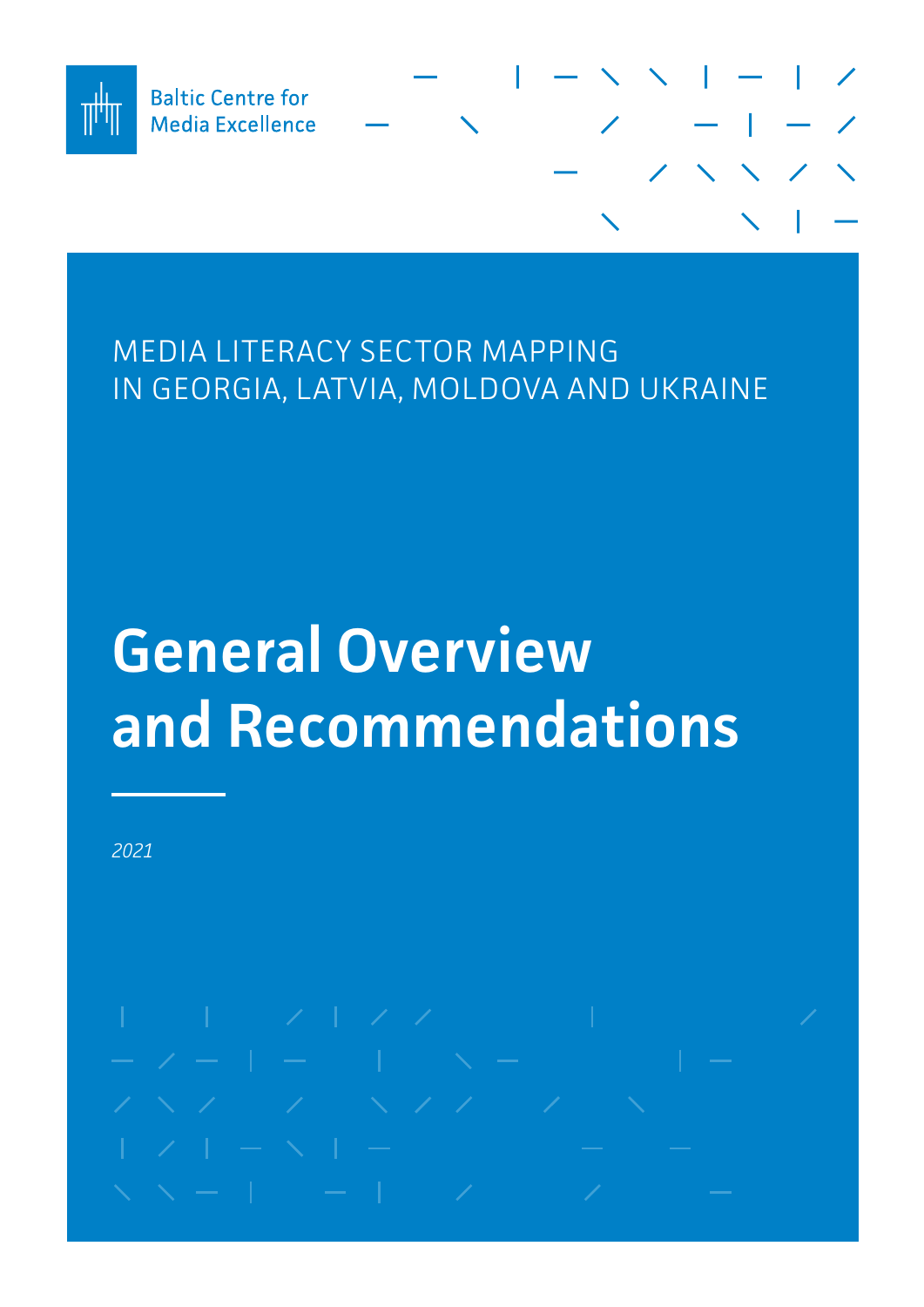# Contents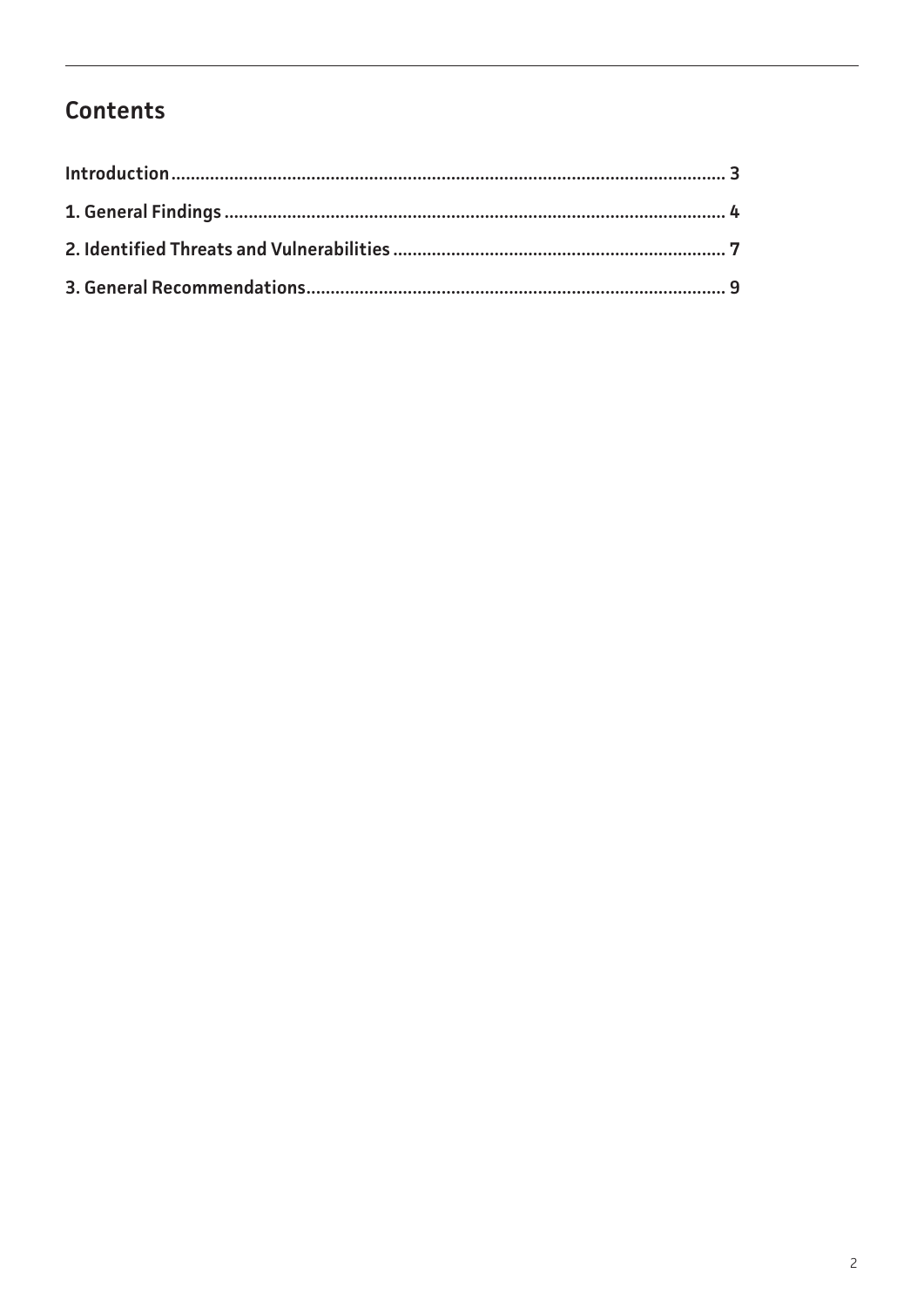# <span id="page-2-0"></span>**Introduction**

Media literacy is a core element of information consumption in a rapidly changing media environment. In such an environment, high media literacy within the audience also generates a demand for quality journalism and helps quality media to survive and develop, as well as to remain trusted. Critical thinking and responsible media use are among the most essential elements in order to strengthen the cognitive dimension of societal resilience to stand up against disinformation and other types of aggressive information. To a different degree, the selected countries are facing multiple challenges connected to the information environment. However, in all these countries, media literacy is seen as a tool for facilitating and saving democratic processes.

Although the term "media literacy" does not have a single definition, and could be interpreted in different ways (for example, to fit in with a donor's agenda), the definition used for the purposes of this analysis is put forward by the European Commission: "Media literacy refers to all the technical, cognitive, social, civic and creative capacities that allow us to access and have a critical understanding of and interact with media. These capacities allow us to exercise critical thinking, while participating in the economic, social and cultural aspects of society and playing an active role in the democratic process".<sup>1</sup>

By using this umbrella definition, the research team introduced and designed the **A-A-A approach** on mapping media literacy developments, which means focusing on **A - actors**; **A - audiences** and **A - activities**. Given the dynamics of developing the media literacy sphere, the team focused on a set of country specific recommendations in the following dimensions: cross-sectoral cooperation and networking; evaluation of media literacy activities; sustainability and funding; media involvement. The executive summary starts by providing background information. The general findings are listed afterwards. Selected threats and strengths are followed by general recommendations.

#### *Background Information on the Countries' Development*

The selected countries have different political, economic and social contexts, which is also reflected in the country reports. Changing political environments, economic challenges and different societal compositions make every case (including the timeline) unique. Latvia is a member of the EU and NATO, which largely reflects its participation in media literacy initiatives, research, and knowledge exchange with allies. The EU and NATO are active supporters of initiatives aimed at strengthening societal resilience and media freedom, as well as increasing the ability to protect the information space from attempts by authoritarian regimes to weaken democracies.

The research helps to identify the main facilitators, which are affecting media literacy developments. Within the last three years, the main changes are connected to 1) hostile activities by foreign countries, namely – Russia; 2) the perceptions of the Covid-19 pandemic leading to increased polarisation and the impact that the Covid-19 pandemic has had on society and its consequent influence on the media environment. Both challenges are connected to the production of mass disinformation, a polarisation of societies and an increased societal distrust of government institutions and the media. The first challenge has led to the securitization of media literacy, leading to a further rise in disinformation and increasingly hostile narratives. The second challenge of the disinformation, is that it has fuelled the polarisation and distrust. The collapsing business models of the independent media has reinforced this as their independent voice has been stifled and they have needed to seek support to survive. One of the means to do this has been by getting involved in media literacy calls/activities.

<sup>1</sup> [https://ec.europa.eu/transparency/expert-groups-register/screen/expert-groups/consult?do=groupDetail.groupDetail&groupID=2541](https://ec.europa.eu/transparency/expert-groups-register/screen/expert-groups/consult?do=groupDetail)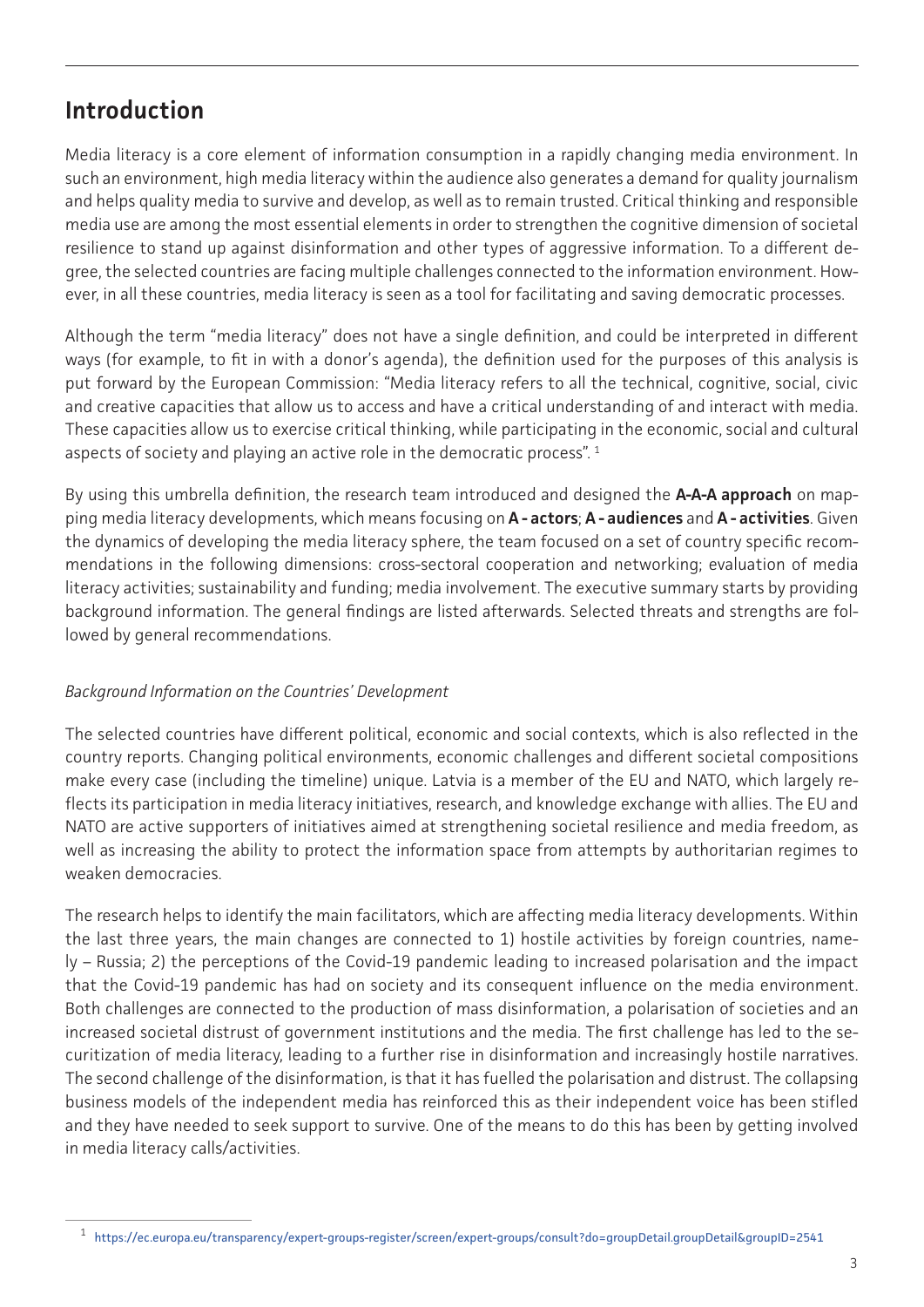<span id="page-3-0"></span>The following global indexes demonstrate differences not only among the selected countries, but also show the dynamics of the changes in each country within the last three years. **Media freedom ranking**<sup>2</sup> evaluates the press freedom situation in 180 countries and territories. Latvia is among the leaders and its ranking has improved from 24 to 22/180. Moldova from the rank of 91 in 2019 and has moved to 89/180 in 2020. Ukraine gets into the first 100 countries, sharing the rank of 96/180 in 2020 and 97/180 in 2021 position. Georgia has stayed at the same place 60/100.

Global Innovation Index<sup>3</sup> is an annual assessment of the innovation ecosystems of 132 economies. It takes into account more than 80 different indicators, which have decreased in all selected countries. The most significant decrease is in Georgia, moving from a ranking of 48 to 63. Moldova moved from 58 in 2019 to 64 in 2021. Ukraine was ranked 45 in 2020 and moved to 49, Latvia from 32 in 2019 moved to 35 in 2021.

**The Global Peace Index**<sup>4</sup> includes more than 20 indicators in 163 countries and aims at assessing peacefulness, for example, the number of armed services personnel, the level of violent crime, etc, as well as internal and external conflicts. In this ranking, Ukraine significantly improved from being 150/163 in 2020 to 112/163 in 2021. Improvement can also be seen with regards to Moldova – from 65/163 in 2019 to 59/2021 in 2021. Latvia and Georgia dropped in this ranking. Latvia has lost three positions – from 32 to 35/163. Georgia dropped from 84/163 in 2020 to 89/163 in 2021.

**The Global Corruption Index**<sup>5</sup> is based on 43 variables and includes analysis of 193 countries and territories. According to the global corruption index, Latvia is ranked 32/193 (low level of risk), which was an improvement from 37 in 2020. Georgia improved from 50 to 41/193 (low level of risk), Moldova improved from 119 to 114 (medium level of risk) and Ukraine, which also is in the medium risk group, moved from rank 132 to 123.

In addition to differences in economic, political and social development, the countries have all faced multiple crises, during the last two decades, thus there are also common issues in the area of media literacy, which forms the core of the general findings below.

# **1. General Findings**

#### *The Missing Strategic Holistic Approach*

Every selected country is going through a process of securitization of the **media literacy as part of national security and defence**. These changes were made in response to military and informational aggression from Russia, however, each faces the threat at a different scale. In all countries, there is a need for **a holistic strategic approach to media literacy**. At the same time, this approach has developed at different rates in each country .

Nevertheless, in each country there are attempts or plans to create systemic policy with action plans. **The main obstacles, however, can be summed up in the following ways**: the lack of a holistic vision and evidence-based approach; missing a joint understanding and definition of the role of media literacy in society; low level institutional coordination and cooperation; a lack of resources; and a lack of political will to define and prioritise selected vulnerable groups, including minorities.

<sup>2</sup> <https://rsf.org/en/ranking>

<sup>3</sup> [https://www.wipo.int/global\\_innovation\\_index/en/](https://www.wipo.int/global_innovation_index/en/)

<sup>4</sup> <https://www.economicsandpeace.org/wp-content/uploads/2021/06/GPI-2021-web.pdf>

<sup>5</sup> <https://risk-indexes.com/global-corruption-index/>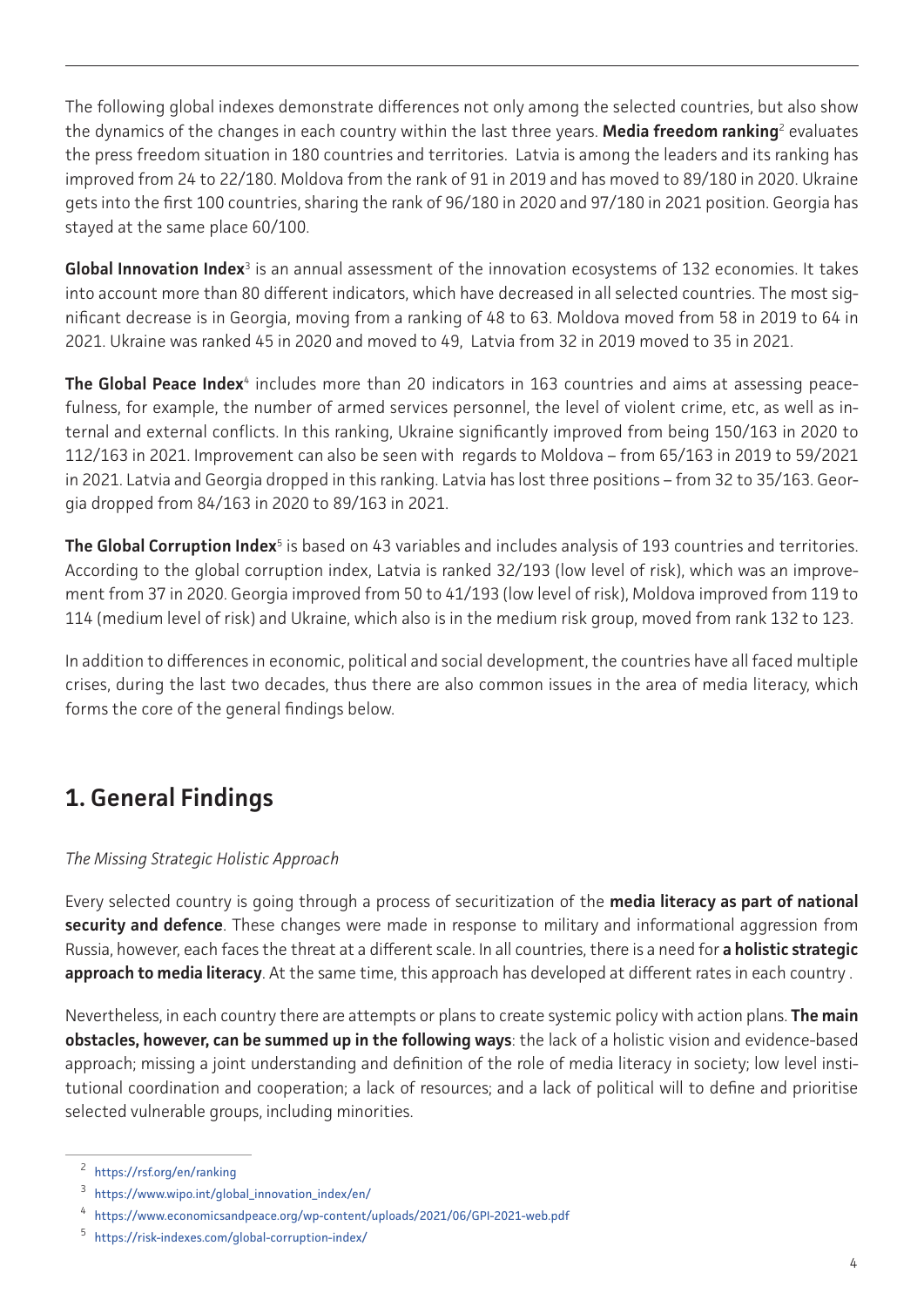#### *Government Institutions: Trust, Transparency and the Required Coordination and Cooperation*

Different approaches are implemented in designing institutional leadership in each country. In Ukraine and Georgia, there are attempts to establish consolidating bodies (separated or based on Ministries). In Latvia and Moldova, there are no clear publicly available strategies for development. Among the most common institutional implementers in all countries are the Ministries responsible for education, culture and digital technologies and transformation.

In each country there are attempts (at different stages of implementation) to create governmental agencies and/or platforms to combine media literacy initiatives and activities. At the same time, a strong **connection to the government raises concerns** within the NGO community, especially in countries with high levels of corruption. There is a clear need for more trust, based on transparency between state and nonstate actors.

As a result of a missing strategic approach, there are problems with government related cross-institutional cooperation - among ministries, regulators and governmental agencies in every country. While strategic documents underline the priority of critical media literacy and outline the skills needed to evaluate information for well-informed decision making, the dominant approach in all four countries, is for certain government bodies **to focus on digital literacies and technical skills, and not on critical thinking**.

#### *Non-Governmental and International Organisations: Setting the Agenda*

This lack of understanding, coordination and cooperation among government structures, accompanied by the **dominance and importance of non-governmental actors, creates an imbalance in setting the agenda.** NGOs mostly get financial resources from international organisations and foreign actors.

Donors and supporters through requesting specific projects, developing calls and competing initiatives are transforming the media literacy environment at the AAA level - by selecting actors, defining audiences and endorsing activities. The current agendas of international supporters and donors are aimed to fill gaps - to support the non-governmental community and to create projects for minorities, also in minority languages. However, international organisations need to evaluate interventions, and they need to come up with projects adapted for local audiences, as well as demonstrate successful examples to other non-governmental partners in other countries.

### *Formal Education - Past or Future Oriented?*

In each country, the implementation of the media literacy curriculums has started. This has been initiated by and supported by NGOs. There were different approaches at the beginning and differences in the current implementation of media literacy in schools, and special education institutions, including universities. In each country, as mentioned, concerns have been expressed that the current curriculums are **prioritising digital literacy and technical skills. It is essential to include more critical-thinking**, oriented knowledge and skills to advance critical thinking from an early age. Some important governmental stakeholders actively promote digital literacy, like the Ministry of Digital Transformation in Ukraine. The media developing tendencies, like Metaverse, should also be followed to stay up to date.

Among other concerns are that previously developed resources are becoming outdated. The resources should reflect changes in the media environment and be understood by both teachers and students. In all countries, schools are the dominant audience for both - addressing and creating media literacy activities for children and creating and implementing different types of activities for teachers.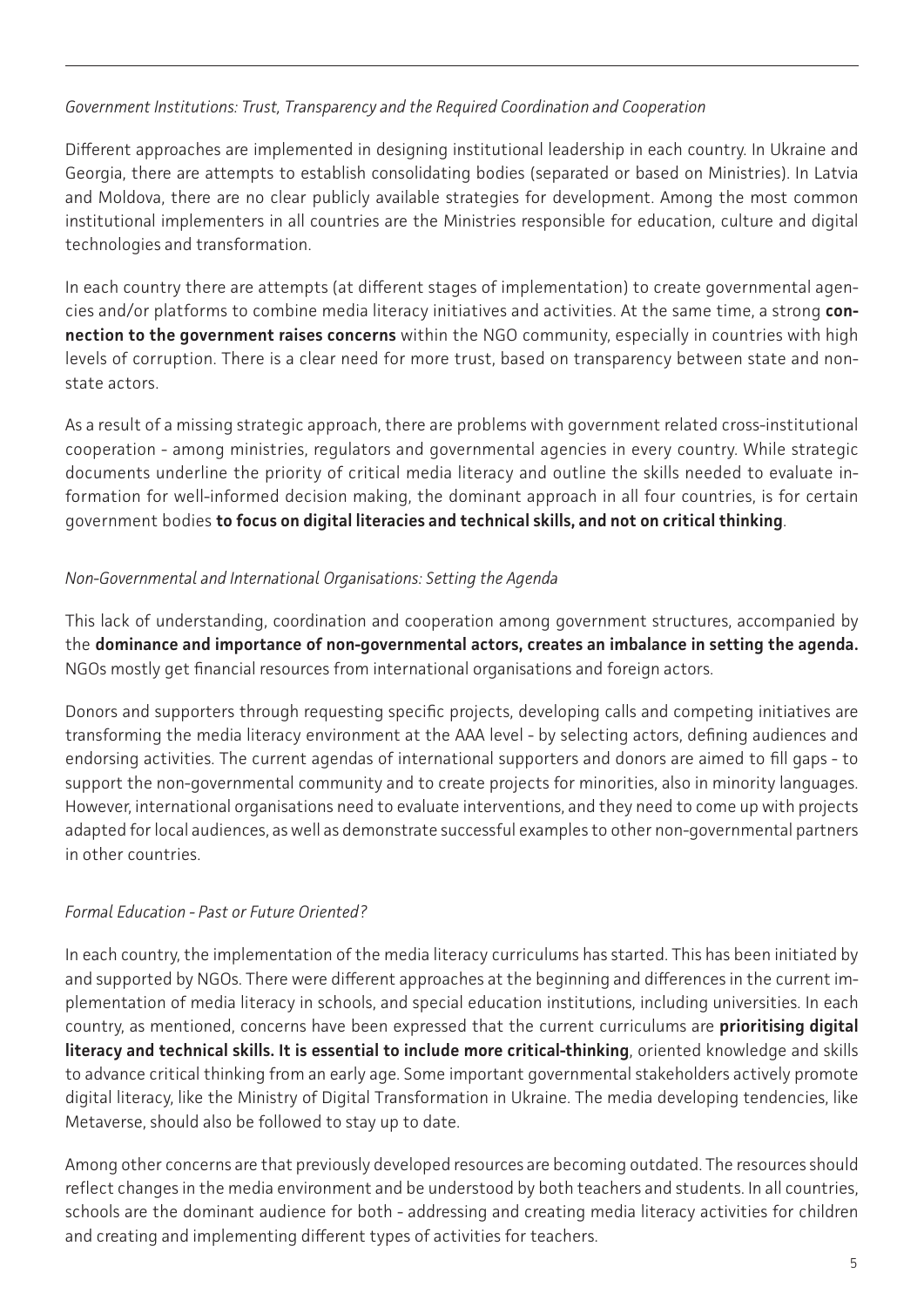Non-governmental actors and academia play a crucial role **in training teachers**, creating specific material for teachers, and ensuring the requirements for the competences needed are kept up to date. Teachers are among the groups most focussed on. The tendency is to also educate future teachers at universities. There are promising changes in higher education curriculums with different examples of changes being made in curriculums for communication specialists, including journalists*Research, Evaluation and Evidence Based Improvements* 

The transforming media ecosystem and the ongoing information challenges create a need for **regular research and follow-up, in order to design and implement evidence-based activities**. The government institutions, working on the analysis of societal resilience, do not, however, share the data with media literacy implementers. Sharing would be beneficial for designing better targeted approaches.

There might be different formal and informal formats for sharing the data for rapid evidence-based interventions, but evidence is crucial for media literacy projects actors. **The general knowledge of media consumption habits and media literacy skills should not only be based on quantitative analysis, but also on qualitative analysis.** 

**Neither should future projects be based on outdated information for the target audiences** or on limited data. Without the updated information on targeted audiences, the implementers could fail by covering outmoded formats, ways and topics. The government institutions in some countries have plans to conduct the research that would cover the country and to make it public. At the same time, the publication of this data should be evaluated.

**There is a lack of resources and skills for in-house research within the non-governmental institutions**. Representatives from academia are providing project based, research, but this is without the resources for conducting longitudinal analysis. However, they do express an interest in joining evaluation activities and would be able to support such research activities. The evaluation of media literacy projects is mainly carried out by donor organisations or in projects implemented with the support of donor organisation.

#### *Promoting Media Literacy and Qualitative Journalism to Enhance Demand for Media Literacy*

The countries represent different media systems and meet different internal challenges, including media polarisation associated with the surviving interests of political entities. **The joint concern is hostile informational activities from neighbouring authoritarian regimes**. In the information ecosystems of Georgia, Latvia, Moldova and Ukraine, there are both media involved as active media literacy implementers (and partners), and those media outlets that are a source of disinformation.

**Promotion of quality journalism** is essential to protect the information environment. The unused potential of Public Broadcasting to enlarge media literacy activities is mentioned in all four countries. The content produced could be adapted and used for educational purposes.

In Ukraine and Georgia, there is a dominance of disinformation and counter disinformation initiatives. **Journalists are among the target audiences in media literacy activities**. There is a need to encourage the journalistic community by providing skills and tools to help them in various ways. For example, helping them in finding disinformation, and finding an appropriate way to counter it, without exercising toxic fact checking and provoking amplification of disinformation.

**Allocating financial resources** in this area is important for private media, which could be both state connected and international organisation / donor related. The media literacy initiative in the media must be of good quality and constantly updated and assessed. Having partnerships with poor quality media could increase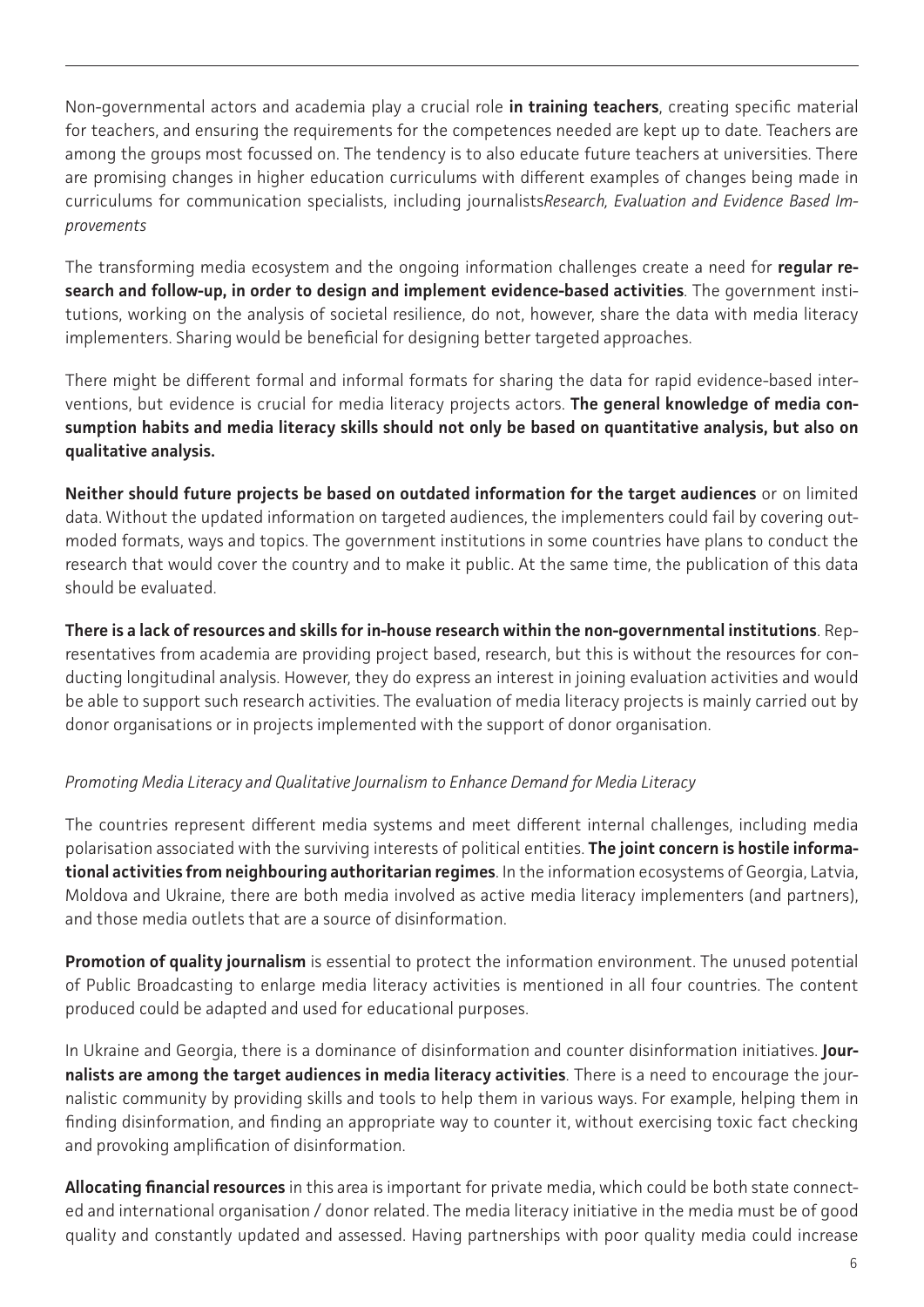<span id="page-6-0"></span>scepticism within the audience. Thus, the trivialisation and oversimplification of media literacy content in the media should also be avoided.

Special **support is needed for regional journalists and outlet**s, in both - training journalists and increasing their ability to analyse information and to encourage the creation of media literacy related initiatives.

# **2. Identified Threats and Vulnerabilities**

Although every country has its own specific information environments, common threats and vulnerabilities can be identified. Social, political and cultural trends should be taken into account when addressing the risks of instabilities - be it political or financial. Combinations of successes and failures makes a unique set of lessons to be learned in the case of each country, while also being important to the region in general.

The threats and vulnerabilities are grouped according to the focus on the following topics: cross-sectoral cooperation and networking, sustainability and funding, evaluation of media literacy activities and media involvement. This section of the overview highlights selected threats and weaknesses from the country reports. The following issues, given the general developments, are of high importance to be followed in the region.

*Cross-sectoral cooperation and networking:*

- There still is a lack of understanding of media literacy concepts and consequently a lack of advancement in the needed competences. There is also the lack of a role for media literacy outlined in national defence strategies by the authorities (instead, it is reduced to digital literacy);
- The lack of unity and coherence among different governmental institutions and agencies and the absence of a leading institution responsible for media literacy policy all further complicates the situation and adds unpredictability;
- There is no systemic policy on media cooperation with regards to promoting media literacy;
- Frequent organisational, personnel or managerial changes may affect the project, cooperation or even the responsibility of a government institution;
- Decision-making systems in the field of education remain excessively bureaucratic, thus making the process of media literacy implementation less flexible;
- Due to limited resources, the network competition can be an obstacle to organisations for sharing their views among each other (cooperation vs. competition);
- In the case of government funding, risks can also be linked to the increased interference by state actors in the content of media literacy projects;
- Professional burnout of staff of small-scale media literacy projects can be observed. This happens for instance, when faced with the challenge of the low efficiency of their efforts and slow changes in their audiences;
- Insufficient representation of media literacy efforts across the regions can also be regarded as a threat.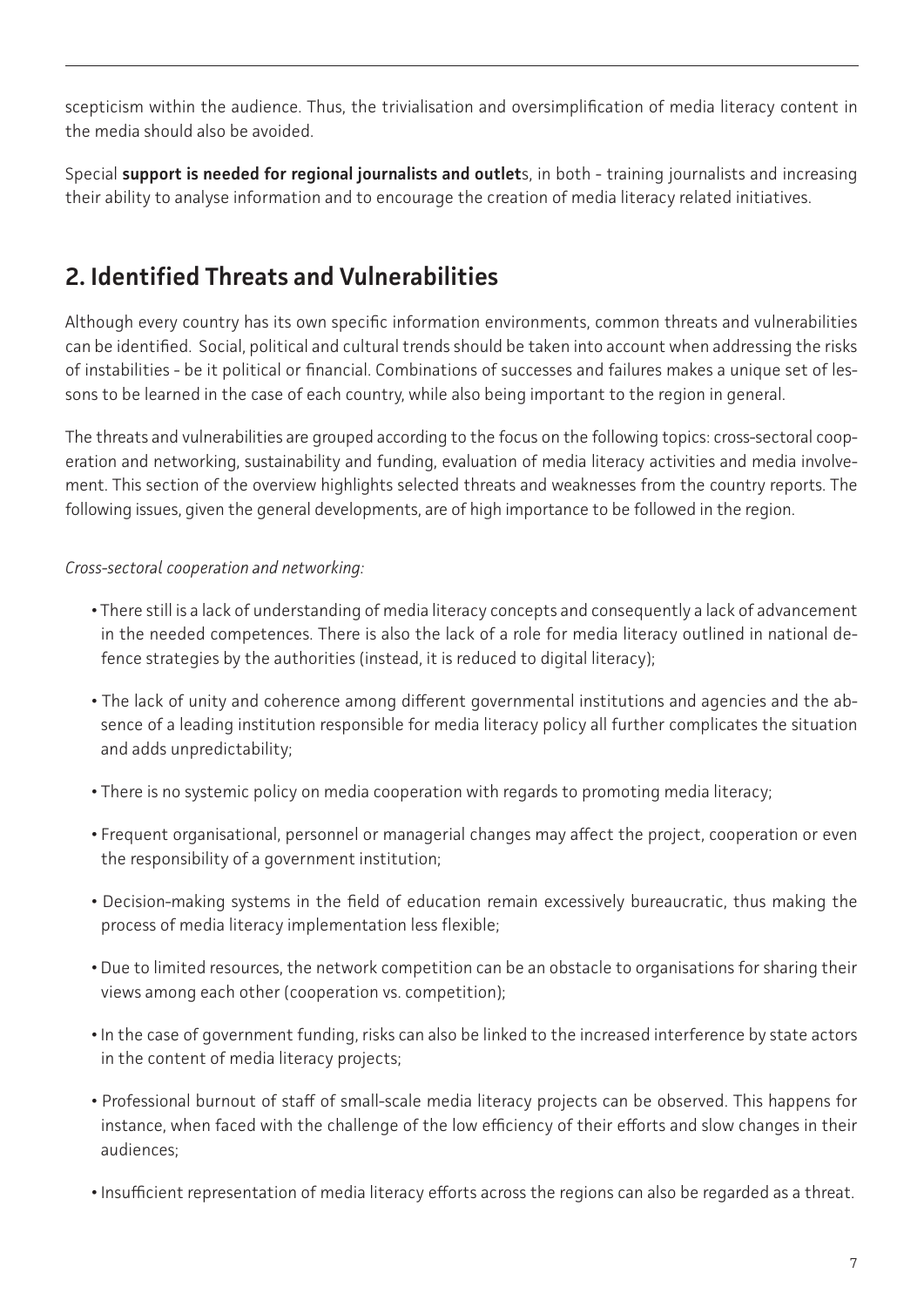#### *Sustainability and Funding:*

- There is a lack of understanding of the importance of media literacy among companies and other actors with financial resources;
- Media literacy can potentially lose its place in the priority of donor organisations;
- There is a lack of financial stability in the countries (and in donor countries). The Covid-19 pandemic has also led to the risks of a negative impact on financial stability , especially for non-governmental actors;
- Governments are financially incapable of fulfilling its obligations/goals in the media literacy area;
- Media literacy is not valued and supported enough at the municipal/local level;
- Donors tend to limit funding to small grants;
- Collaboration among organisations is often initiated by the donor, within a specific project.

#### *Evaluation of Media Literacy Activities:*

- There is a lack of flexibility in redefining goals and indicators to be measured and reached;
- There is a lack of understanding of media literacy concepts and key media literacy competences by some donors and organisations;
- Evaluation processes are underfinanced. The financial costs of evaluation are frequently left out of the estimated costs of projects and the internal capacity of actors to implement evaluation is poor;
- The involvement of professional experts would increase the costs of the project. In-house expertise is in high demand. However, the number of staff involved in media literacy projects is rather limited.;
- Changes in society and media consumption challenges comparative evaluation in the region;
- Not all donors, especially in small-scale projects, fund evaluation;
- Due to the homogeneous approach of donors to targeting groups, many target groups, including vulnerable groups, remain neglected;
- Poor selection of evaluation methods can create a misconception of the success of the project (for example, the sole use of self-evaluation forms does not fully measure the impact of the project).

#### *Media Involvement:*

- Commercial media create media literacy from the attracted/awarded resources, not from their own resources, thus increasing the dependency on external support;
- Journalists working on media literacy related topics could become (and are becoming) victims of online harassment and campaigns;
- Providing media literacy grants to the media can increase doubts about the quality of journalism;
- Resistance to cross-border conspiracy theories and manipulative content can be challenging at a national level;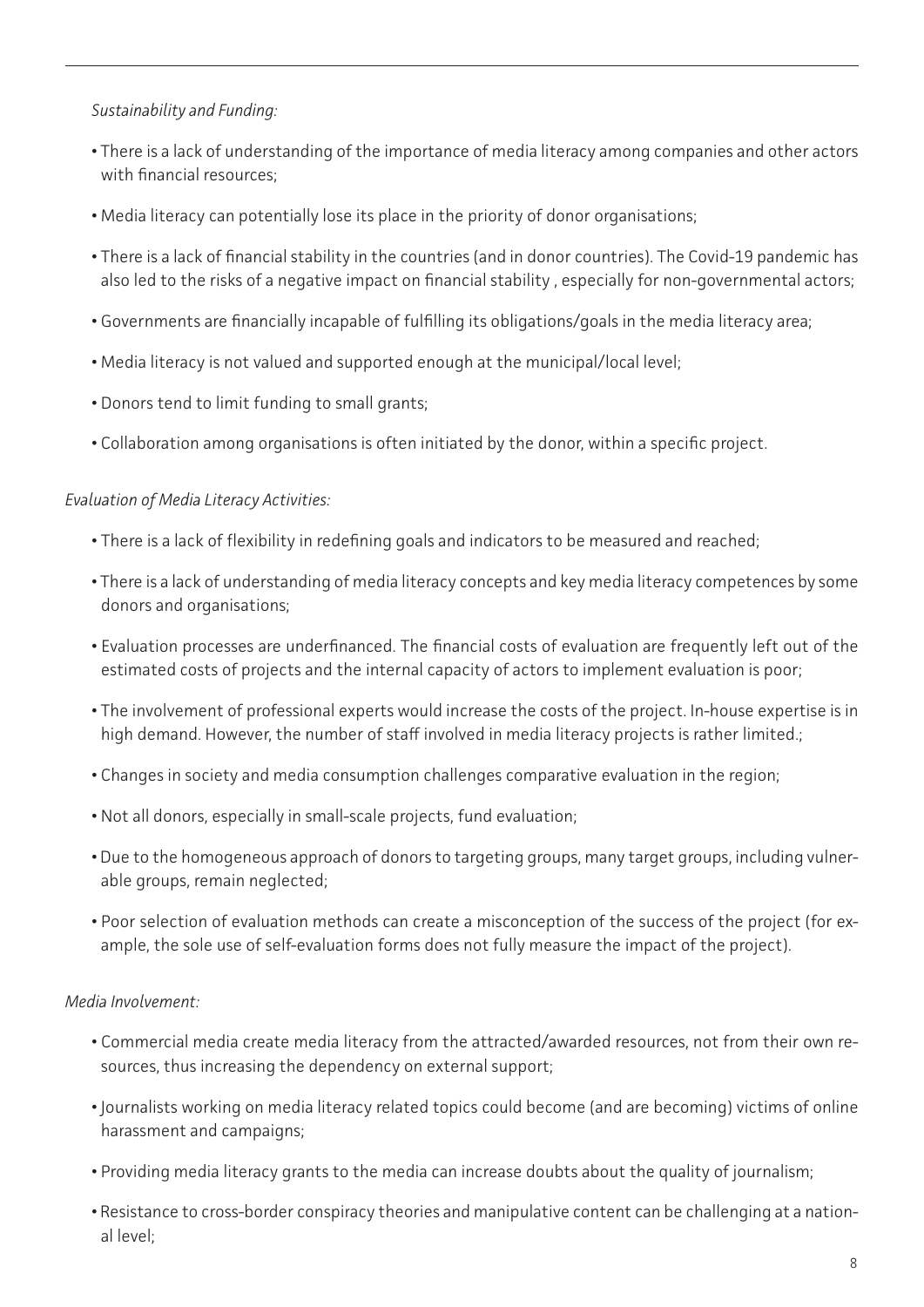- <span id="page-8-0"></span>**•** Excessive focus on disinformation can have the side-effect of neglecting other needs of the audiences in some of countries;
- Distrust towards the mainstream media can increase largely because of the polarised media environment.

## **3. General Recommendations**

The previously listed country related threats and vulnerabilities must be addressed differently, given the country specifics. At the same time, there are also general recommendations to follow. While implementation of some recommendations is linked to the different stages of development for each country and politically sensitive issues, other recommendations are less challenging and could be taken into consideration by the main actors.

Sustainable development and the future of media literacy depend on the willingness of involved actors to accept the notion of a changing environment and to adapt to new challenges with well-coordinated responses. The general recommendations are separated into three categories - actor focus, audience focus and activities focus.

*Actor Focus:*

- Consider supporting the creation of a non-governmental agency fully dedicated to media literacy and serving as the regional hub with possible representatives in various countries but located in a country with a lower level of corruption and higher political transparency. The organisation could be funded by international and regional organisations, including media, academia and professional communities;
- Specify responsibility of government institutions and staff responsible for dealing with media literacy issues, consider cross-sectoral reporting on implementation;
- The agency could serve as a coordinator for donors to media literacy activities to avoid overlapping projects, and providing targeted assistance in segmenting and addressing audiences, based on moderated action plans;
- The coordination of donors can provide long-term assistance and move from project-based planning to long-term planning activities;
- Regional annual meetings for core actors should be considered as well as other networking face-to-face formats of support for corporations and regional consortiums;
- Media literacy actors should have the possibility to be paid for improving their knowledge, for advancing and updating it and to learn from existing practices;
- Creation of regional professional associations for media literacy actors could help to enhance the community, to provide legal, psychological and knowledge support, while minimizing possible domestic tensions (competition, burnout, sharing best practises);
- Assist and support evaluation activities, provide financial and skill support for growing in-house research capabilities;
- Network of organisations and experts in media literacy in the regions would be beneficial in "decentralising" media literacy activities.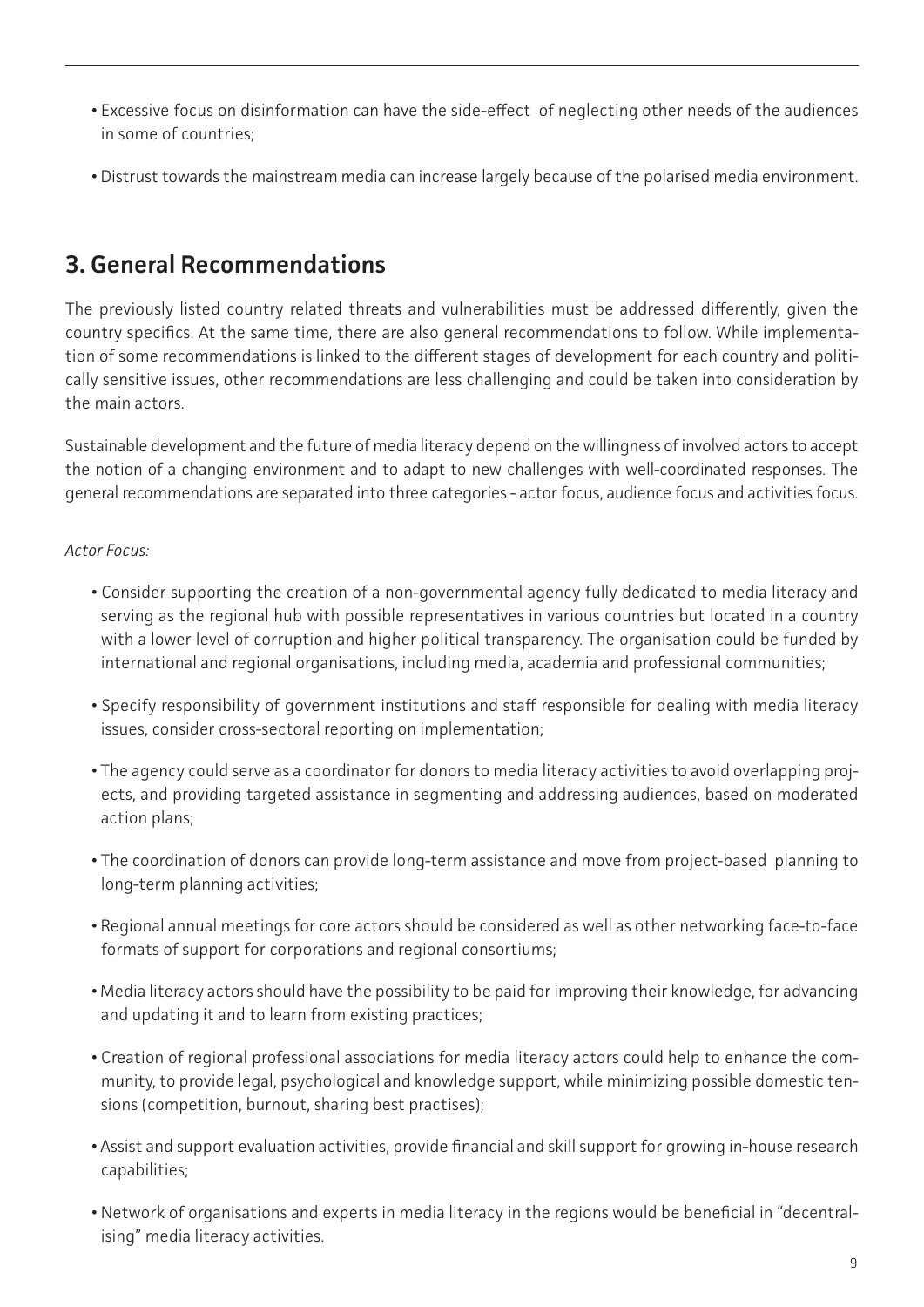#### *Audience Focus:*

- Audience measurements should become an integral part of media literacy activity planning at all levels - from regional to national and local;
- Besides core funding for the general projects, a specific focus on regions and local communities is needed. Local media could be used as a target audience for improving skills of the journalists - then providing a possibility of grants for media literacy related projects;
- Aim at a better coordination of actors and audience segmentation and prioritisation as well as checking overlapping audiences;
- Promote media literacy activities among professional groups, not based on demographics.

#### *Activities Focus:*

- Systematically address critical thinking in media literacy curriculums in formal education, including primary school;
- Core funding, longitudinal funding and grant models are essential to support non-governmental organisations;
- The search for innovative solutions could be supported by identifying the prospective actors and endorsing a collaborative environment;
- Curriculums for addressing professional journalists, based on trending issues in the information environment could be considered and implemented in other media capacity building activities. Given the growing number of debunking activities, it would be beneficial to start with courses on avoiding amplification of disinformation;
- Monitoring of aggressive information as well disinformation could be used for a rapid response in targeted campaigns (early warning of high-level threats, general pre-banking; insights; timeliness);
- Formal and informal meetings for media literacy actors would benefit from being updated on trending hybrid activities in connection to national defence;
- Consider the possibilities to refine long-term initiatives, to meet the ongoing challenges;
- Encourage the media to engage the audience in interactive media literacy activities and diversification of media literacy skills, as well as to promote the inclusion of media literacy tools in entertainment formats.

#### *Methodology*

This report and recommendations are based on the country reports conducted by the country teams in Georgia, Latvia, Moldova and Ukraine in the second part of 2021. Detailed mapping of media literacy actors, audiences and activities was created using the same methodology, which included:

- Desk research;
- Semi-structured in-depth expert interviews;
- Online survey.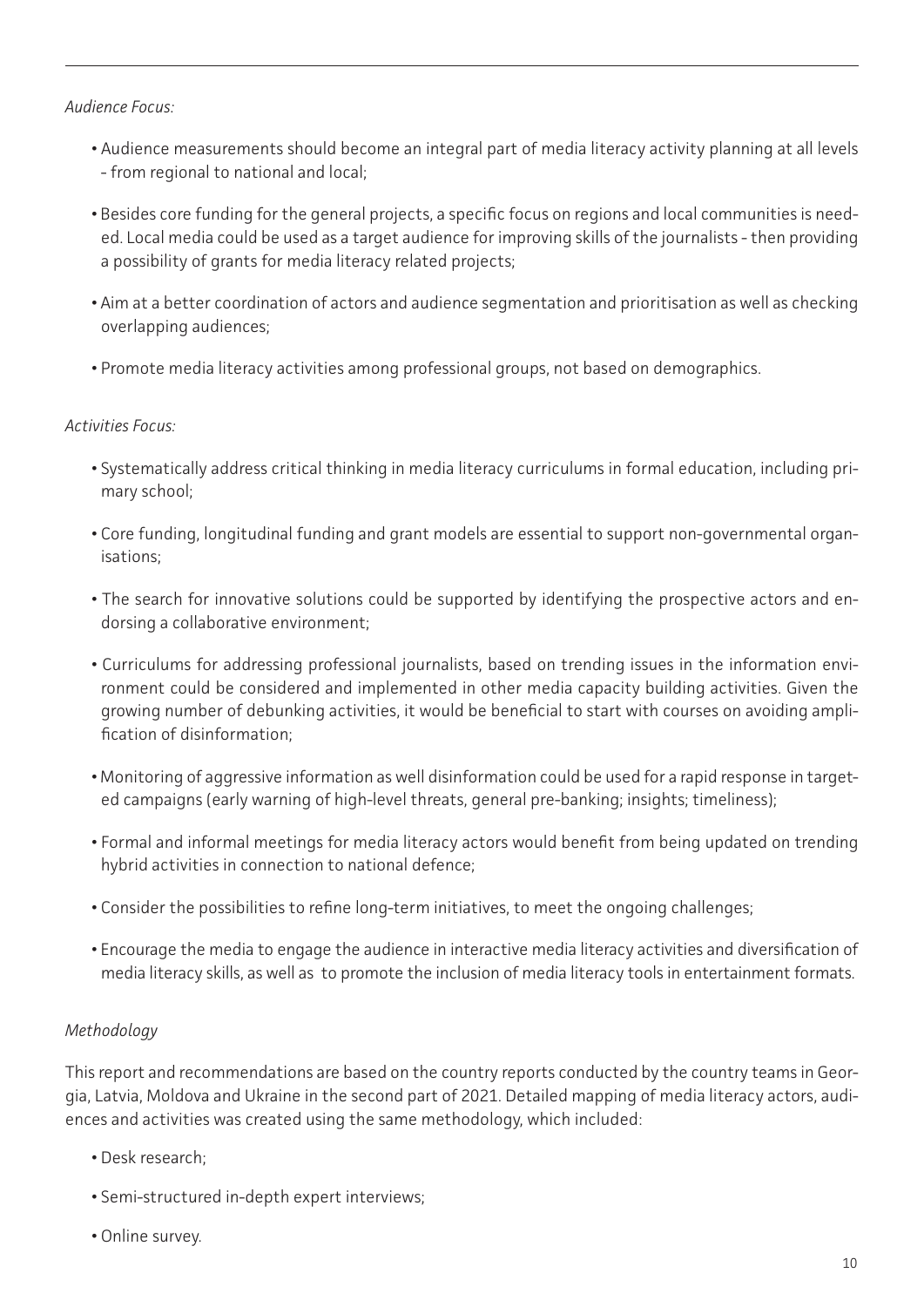The **desk research** included an analysis of policy papers, traditions of development of media literacy, and significant changes in the trajectory of the development of the environment that have occurred. The focus of the analysis was to evaluate changes within the last three years. However, it also includes relevant historical background on media literacy policies such as; media education development and disinformation resilience development; and the redirecting of responsibility from one institutional body to another.

For **the semi-structured interviews**, the scheme of selecting experts was created. This included selecting at least three experts in every country from the following clusters: government related; non-government related; academia and media related; and supporter and donor related. At least 12 experts from each country were interviewed by using the same interviewing guide with five subsections of questions adopted for all countries.

Survey - **the online survey** was created to collect qualitative data on activities and audiences used by different media literacy actors. In the survey, active actors (at least 20 invitations in each country were sent) were asked to fill in the questionnaire. The survey included four sections, including the profiling of selected media literacy activities.

The research teams used available conferences and meetings to collect additional information needed to make an analysis, which focused on 1) cross-sectoral cooperation and networking; 2) evaluation of media literacy activities; 3) sustainability and funding; 4) the role of media in increasing media literacy.

#### *Acknowledgements*

The team of researchers is grateful to the 64 experts and 86 representatives of institutions and organisations in four countries who dedicated their time and shared knowledge and expertise.